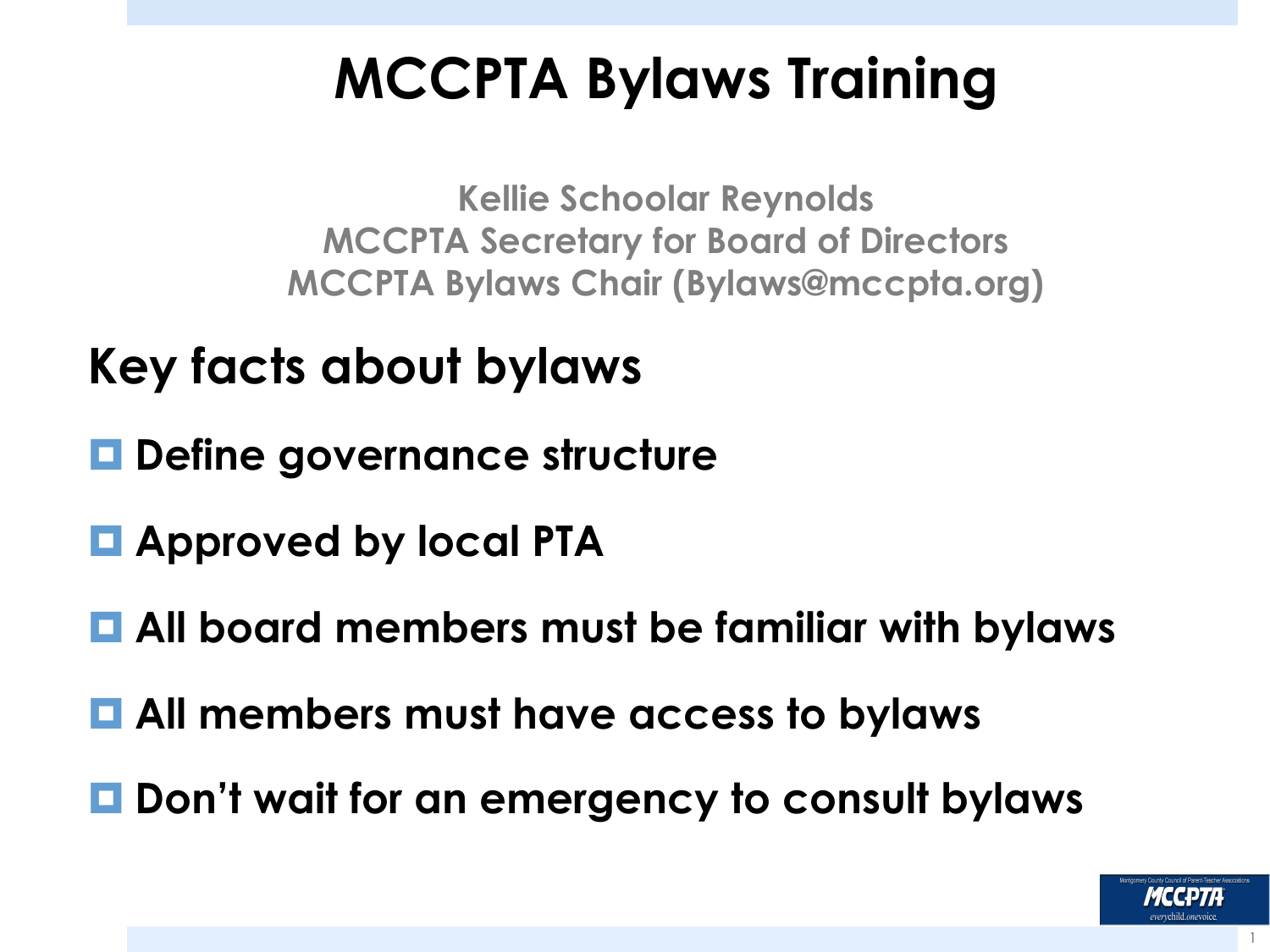## **Why does your PTA need bylaws?**

#### ¤ **For your school community**

- ¤ **Creates transparency all members know the basic rules**
- ¤ **Assures smooth transition explains how to nominate and elect officers**
- ¤ **Assures accountability provides the ground rules for decision making and managing money**

#### ¤ **For the Montgomery County and Maryland PTAs**

- ¤ **Creates the same ground rules for all PTAs**
- ¤ **Allows flexibility for local PTAs to include their priorities**
- ¤ **Requirement to maintain status as a PTA**

#### ¤ **For the IRS**

¤ **Tax laws require non-profit corporations to have bylaws**

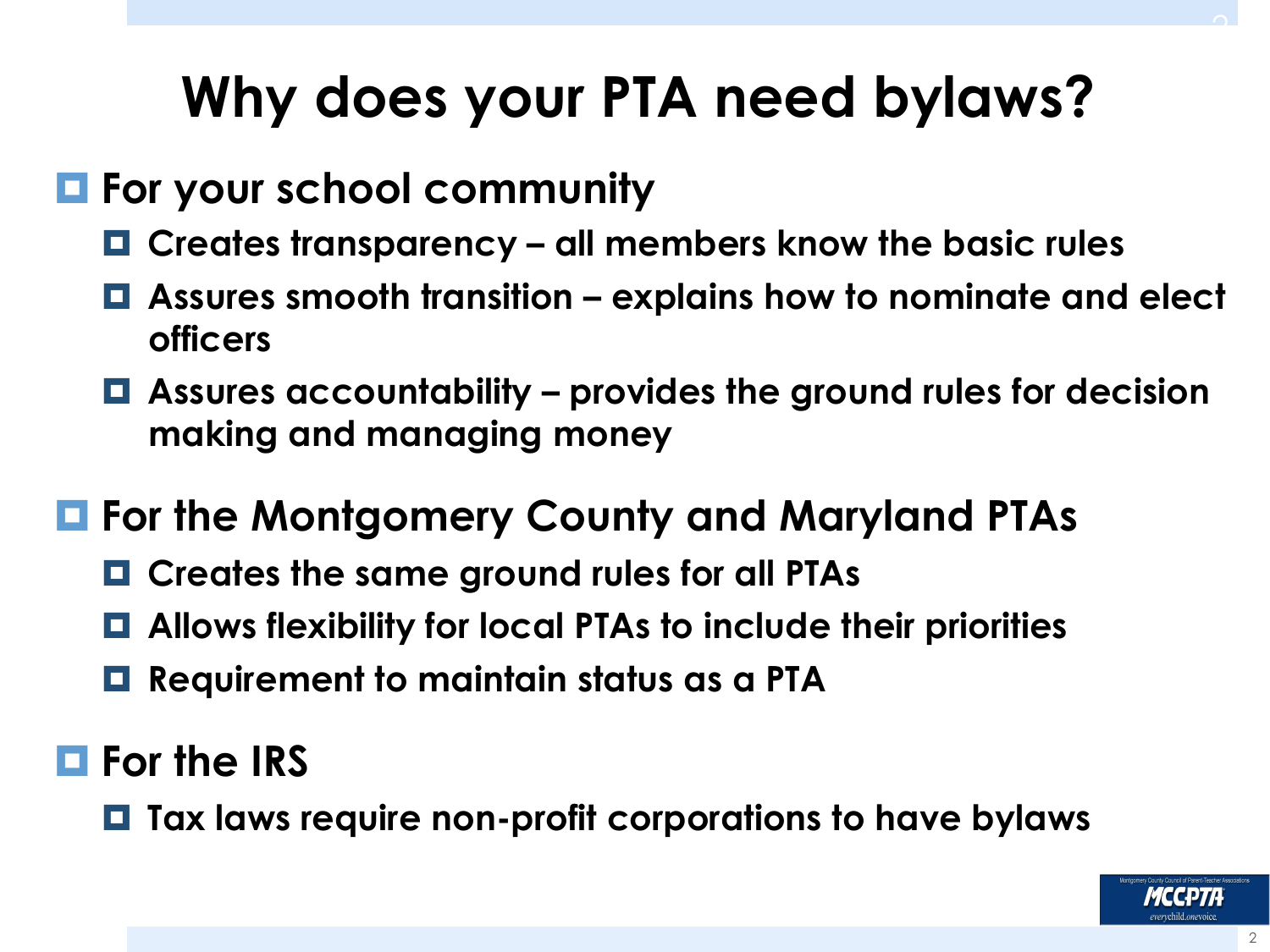# **Bylaws Update Basics**

### ¤**PTAs must update bylaws every three years**

- ¤ **Can update earlier, if needed**
- ¤ **Consider questions, concerns, situations that have come up that may suggest a need to change Bylaws**

#### ¤ **Keep level of detail similar to MD PTA bylaws template**

- ¤ **Create standing rules if more details are desired**
- Membership must approve bylaws, even if there **are no changes**

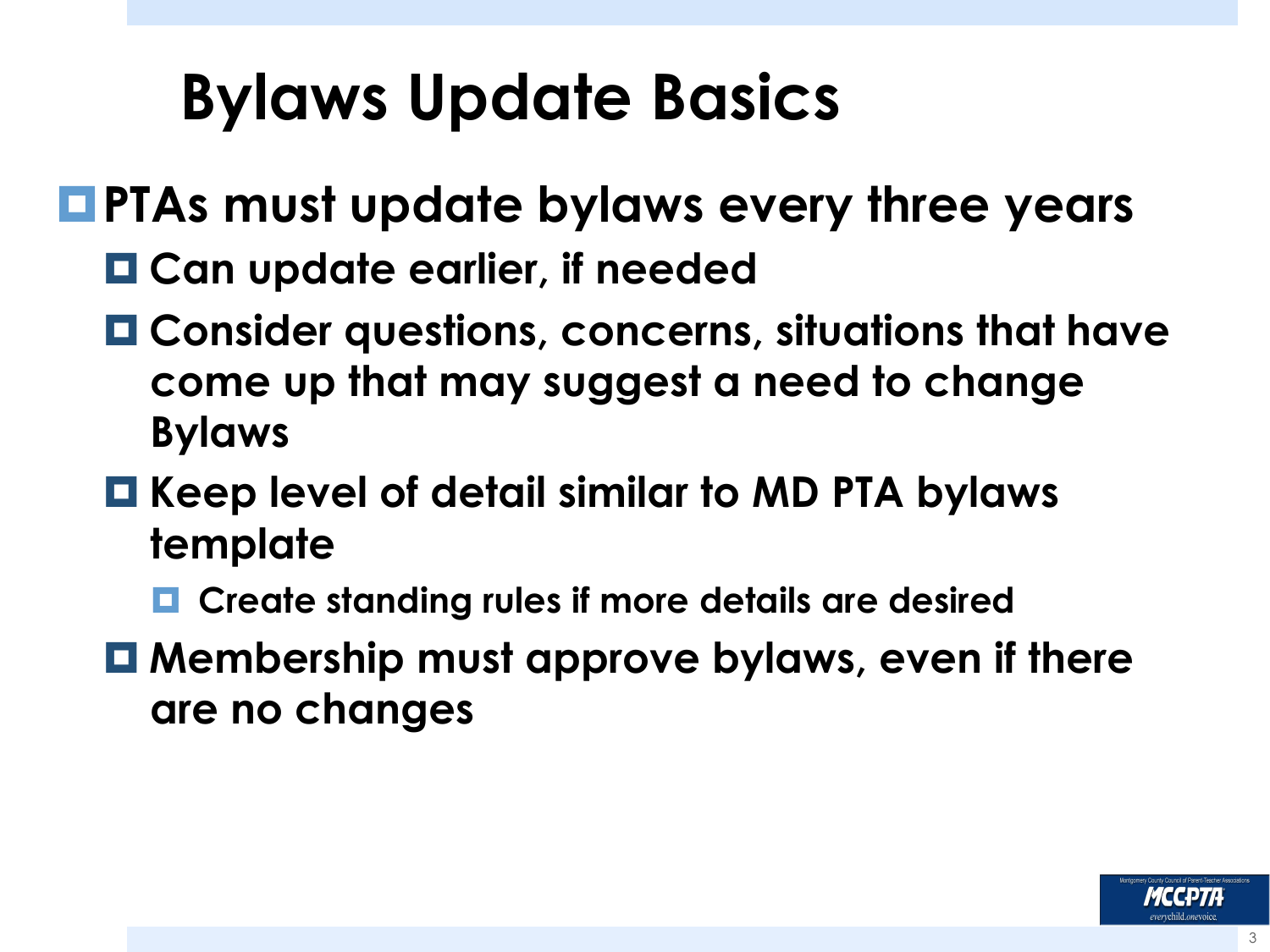# **Local PTA bylaws update process**

¤ **General process (see Article XVII)** 

- ¤ **Board of Directors appoint Bylaws Committee**
- ¤ **Committee presents revisions to Board of Directors for approval**
- ¤ **Draft is provided to general membership 30 days prior to vote**
- ¤ **General membership votes 2/3 majority required**
- ¤ **New bylaws take effect immediately**
- ¤ **Send to Maryland PTA office for MDPTA bylaws committee approval**

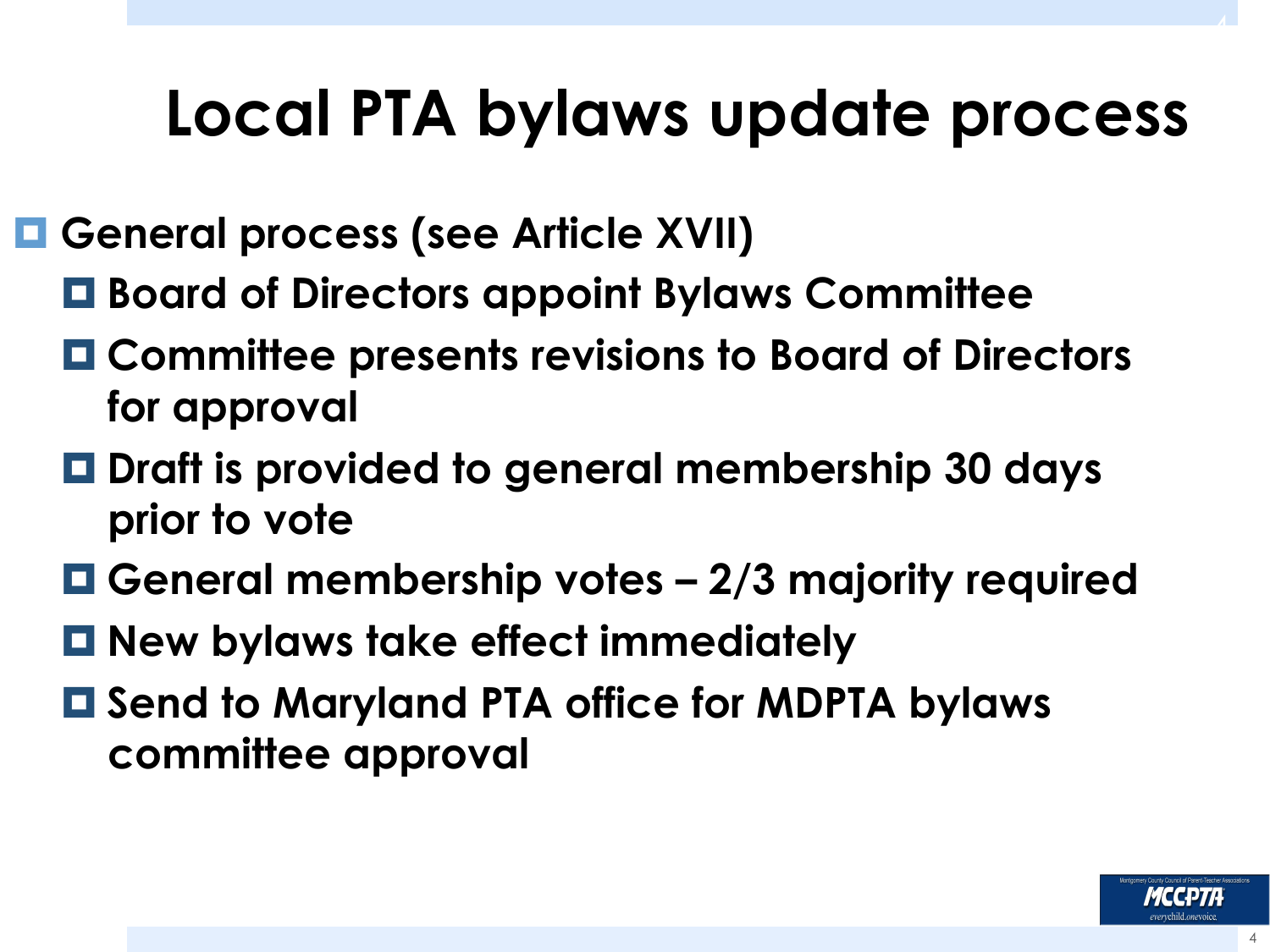## **Local PTA bylaws – must submit final bylaws on printed booklet template**

- ¤ **Request printed booklet from Maryland PTA.**
- ¤ **email: info@mdpta.org**
- ¤ **The printed booklet must be hand-edited and submitted via postal mail (with 2 copies).** 
	- ¤ **This seems archaic, but it is the easiest way for the MDPTA bylaws committee to review and approve changes for all Maryland PTAs.**
- ¤ **Most recent version is July 2018 (check for most recent version when you are ready to update)**

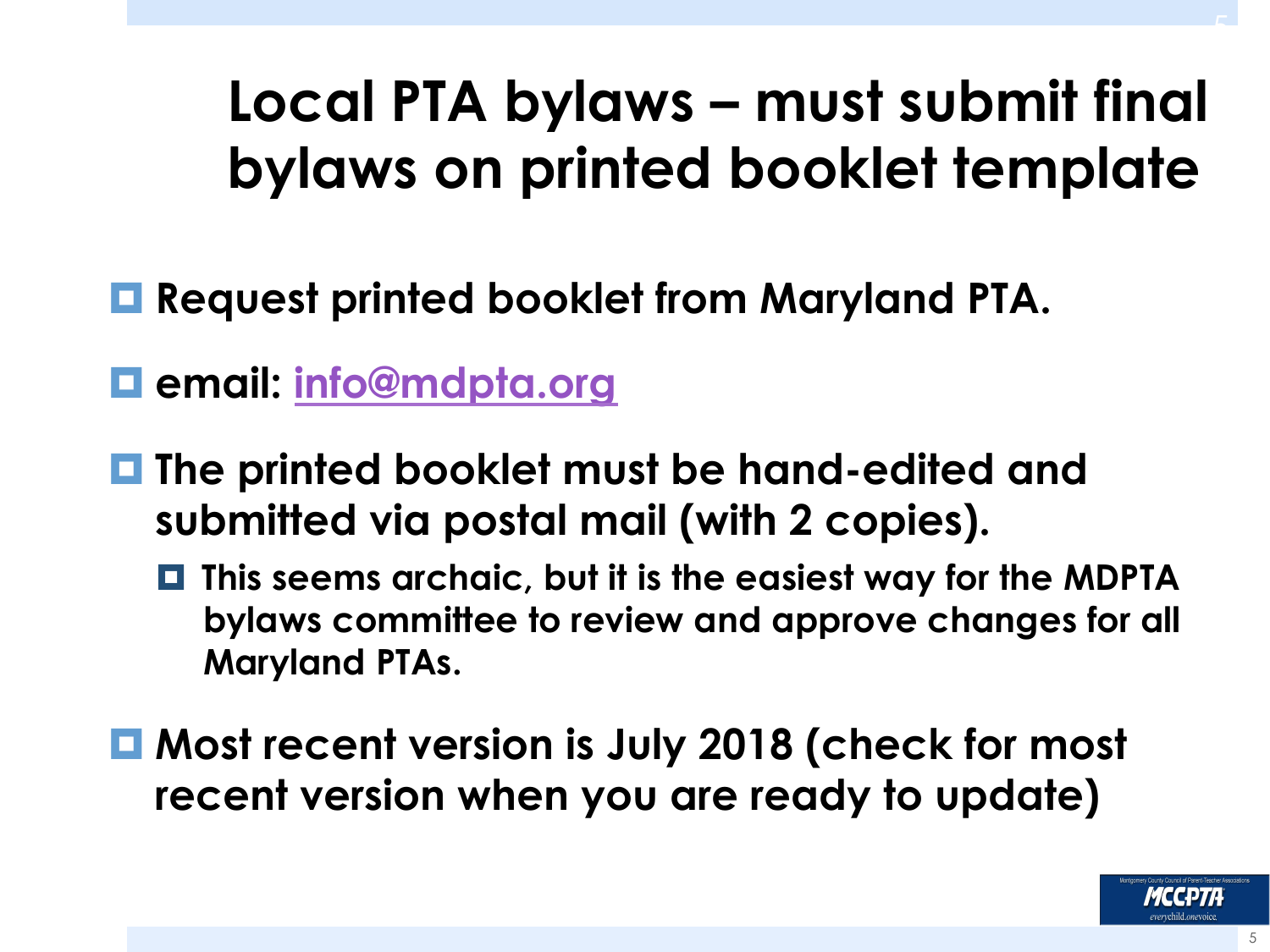# **Local PTA bylaws Download electronic version for DRAFT**

¤ **Maryland PTA provides an electronic 'draft' file of the printed booklet**

- ¤ **Go to http://www.mdpta.org**
- ¤ **Select "Bylaws" link at the top of the homepage**
- ¤ **"Link to MDPTA Local PTA Bylaws Template" is at the bottom of the page**
- **□ Use this electronic file to mark up your DRAFT language, and when the general membership has approved the changes, make the approved changes to the printed booklet.**

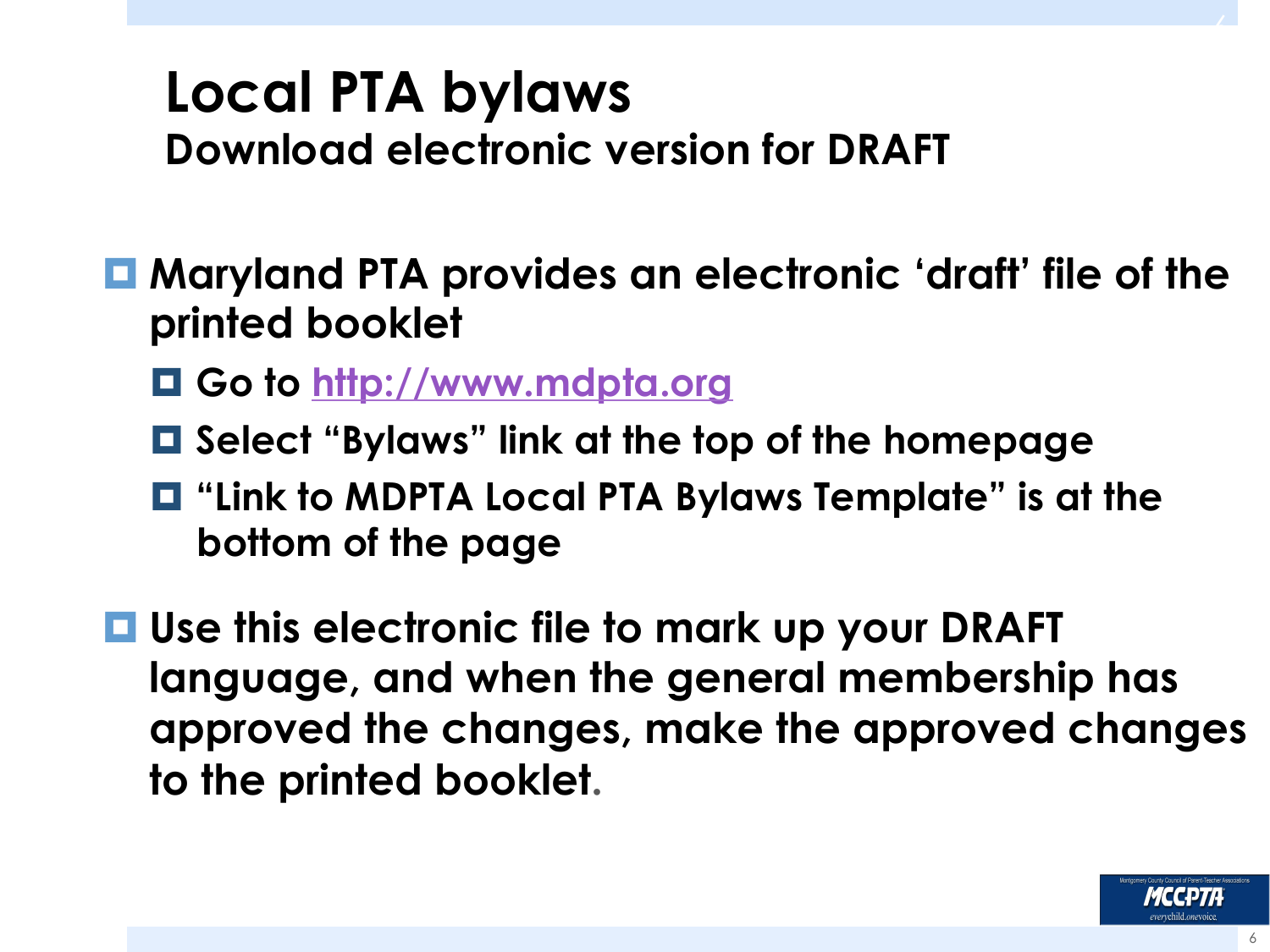# **Local PTA bylaws update process**

- ¤ **Read your current bylaws- consider potential changes.**  *#(hashmarked) Sections can't be changed.*
- ¤ **Ask members for suggested changes**
- ¤ **Examples of ítems to consider and discuss**
	- ¤ **Add or delete officers (must have President, Treasurer, Secretary)**
	- ¤ **Length of officer terms and number of consecutive terms**
	- ¤ **Identification of board members**
	- ¤ **Duties for executive committee (officers) and board of directors**

¤ **Quorum** 

- ¤ **Distributing the draft bylaws for discussion can be done thru email and listserve, as well as through printed newsletters.**
- ¤ **Make sure PTA understands what the proposed changes are**
- ¤ **Standing rules can be established to provide more detailed procedures that improve the management of your local PTA.**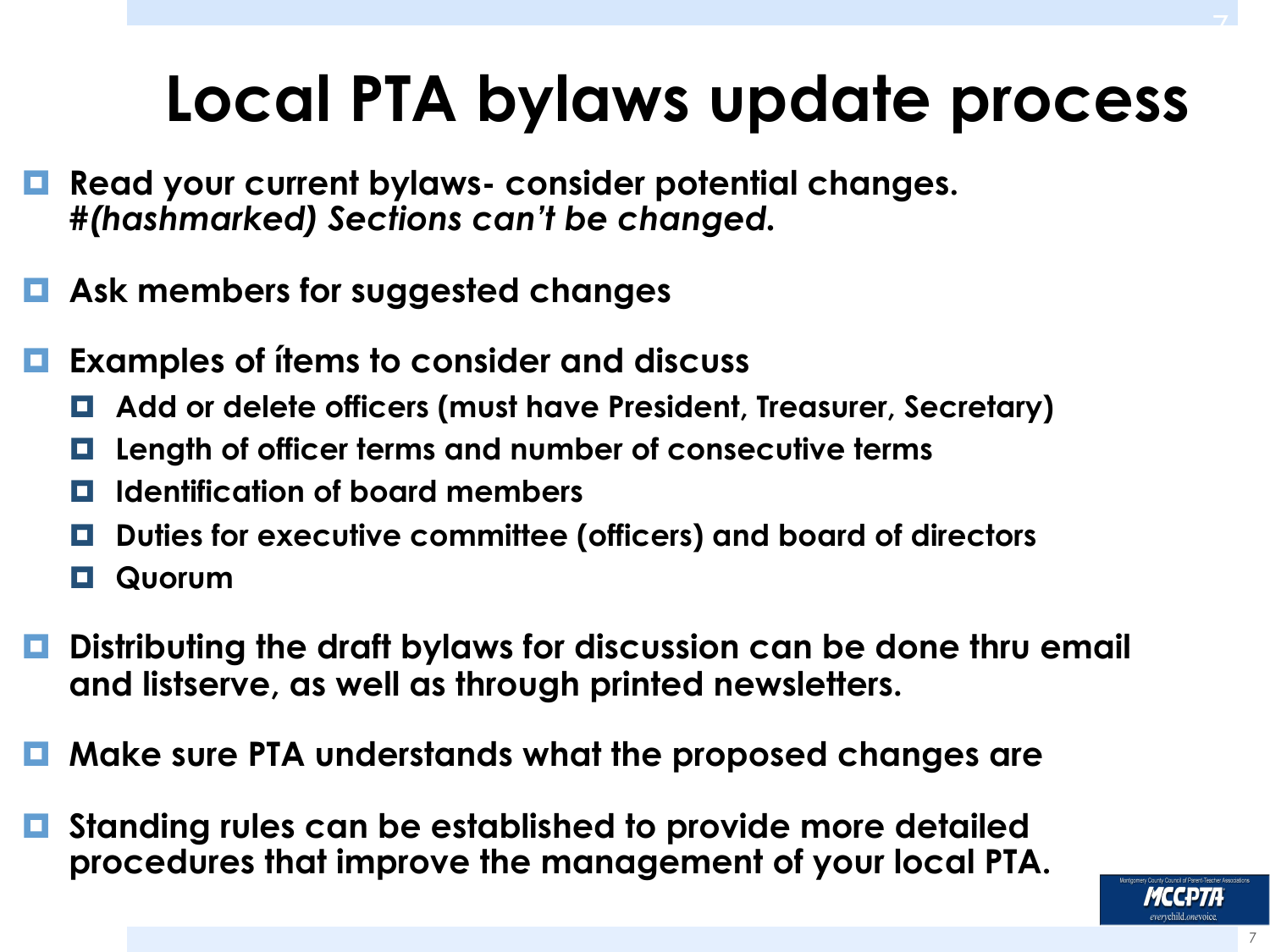# **Hashmarked text guidelines**

- ¤ **# hashmark in the template means that MDPTA requires ALL PTAs to abide by the language (note, requirements with the blank space do need to be filled in)**
- **# text is not subject to being voted on and is required wording to be practiced by local PTAs**
- ¤ **# for article article and all sections must stand**
- ¤ **# for section section must stand, but other sections without # can be changed in the article**
- # for subsection must keep the wording of that **subsection**
- ¤ **# with a blank space in it must fill in the blank space**

 $L$ (de) $L$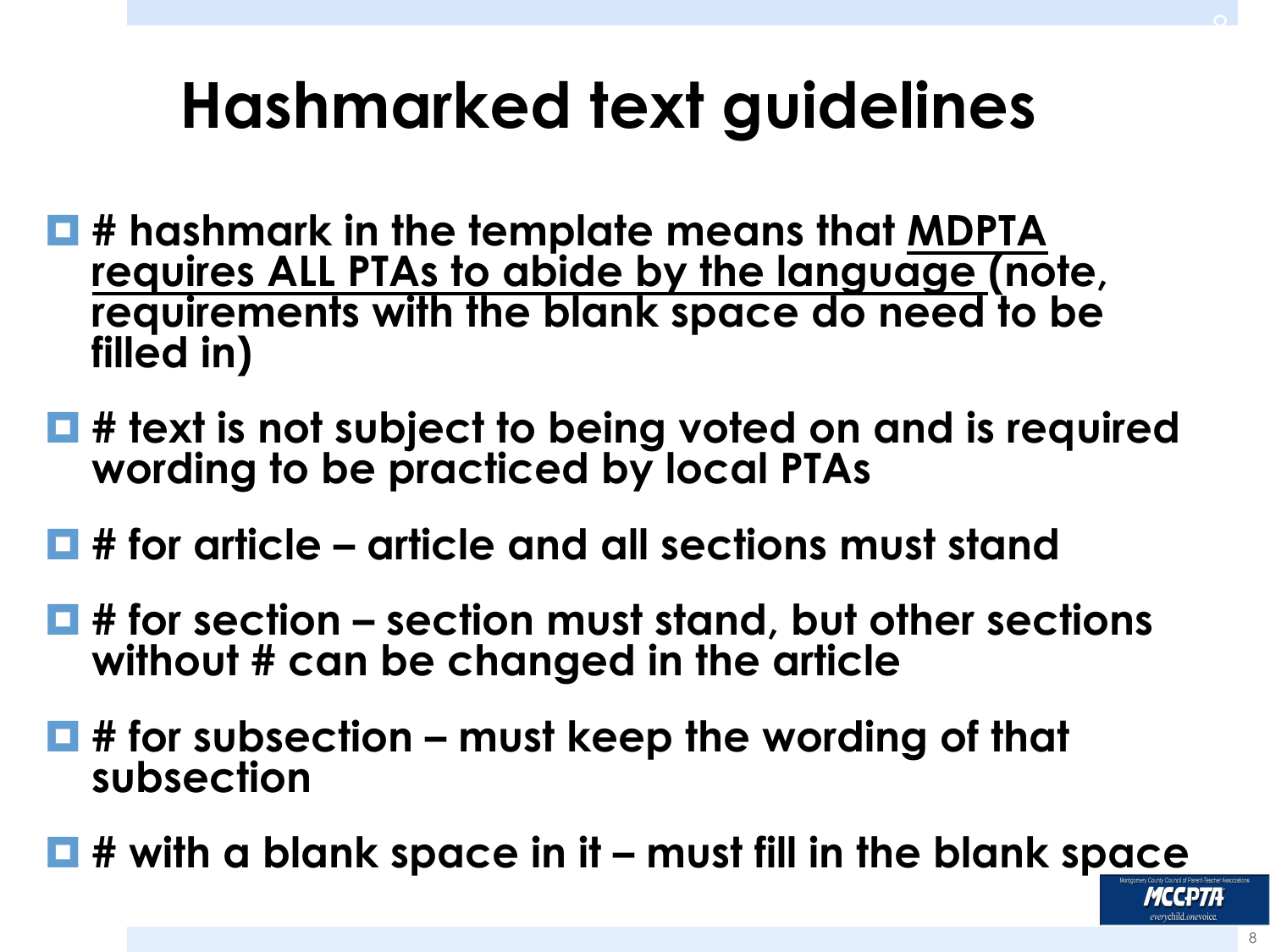## **Local PTA bylaws – must comply with MCCPTA bylaws**

- ¤ **Make the following revisions to the MDPTA template**
- Article V, section 5. Paying dues to MCCPTA
	- Add "as well as county council" after the words, **"National PTA"**
- ¤ **Article XIII, Section 1.a.** 
	- ¤ **Cross out the words, "the principal or alternate" in the bylaws**
	- ¤ **2 delegates are required for MCCPTA (even if you can't find 2 people to fill the positions)**
	- ¤ **This section should read: "The Association shall be represented in meetings of the Montgomery County Council of Parent Teacher Associations by the president or alternate and by two (2) delegates or their alternates..."**  *ИССРТА*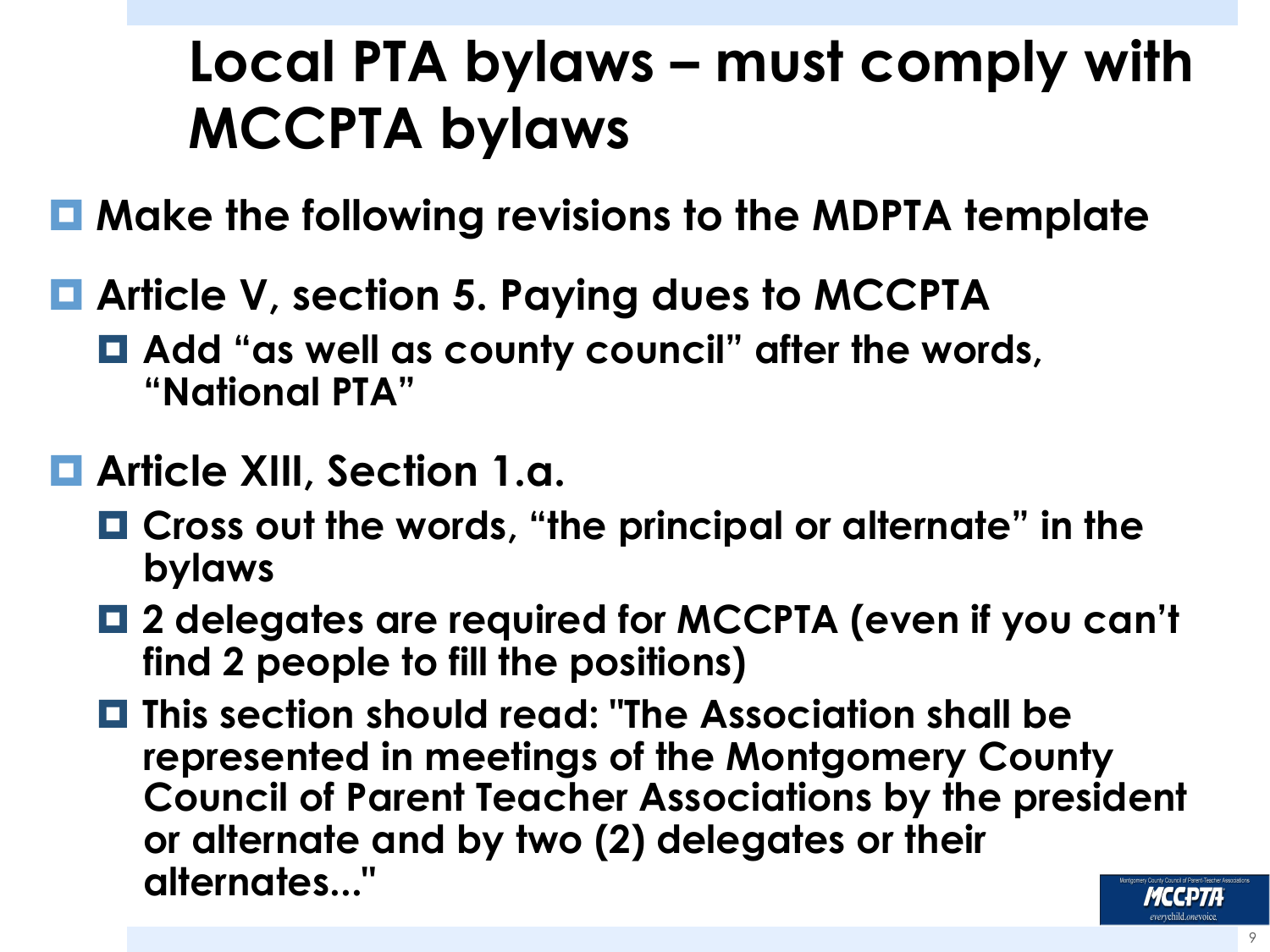## **Bylaws checklist – important issues**

- ¤ **# hashmark means that MDPTA requires ALL PTAs to abide by the article. Text can not be changed or deleted.**
- ¤ **Fill in all the blanks, even those where there is a #.**
- ¤ **List titles for each vice-president (if more than 1)**
- ¤ **Co-presidents are not allowed PTA can officially only recognize them as president and a vice-president-or president elect-who supports the president.**
- **□ Co-treasurers are not allowed**
- Long text additions, such as description of duties for **multiple vice presidents, can be attached to the template. Within the template, indicate there is an attachment.**

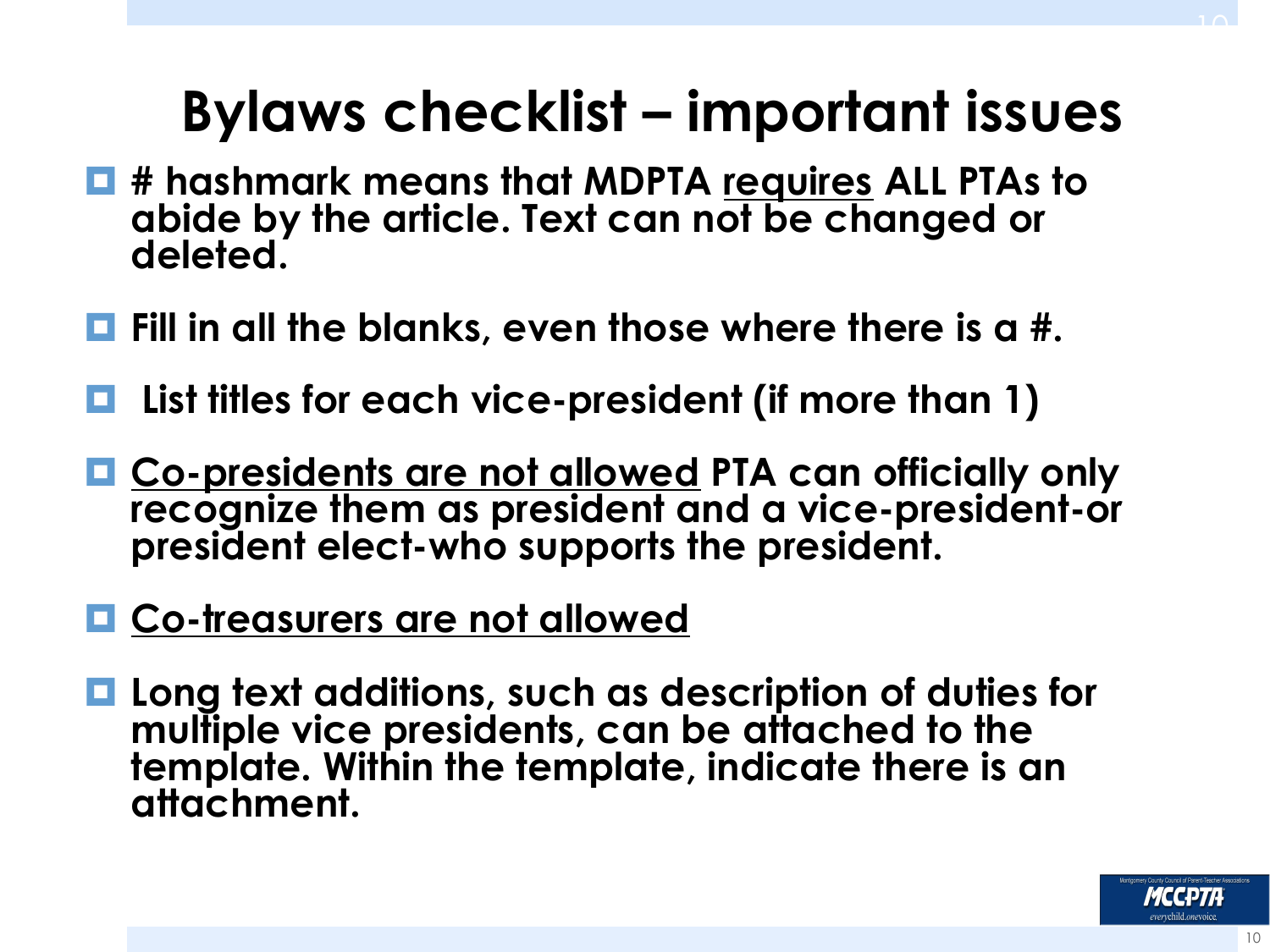# **Local PTA bylaws update process**

#### ¤ **How and where to submit**

- ¤ **Make copy or scan bylaws as approved by local membership and keep it somewhere safe**
- ¤ **Send minutes from meeting, the hand-filled (!) complete original and 2 copies to MDPTA at**

**5 Central Ave.** 

**Glen Burnie, MD 20161** 

- ¤ **If approved by MDPTA, signed copy is returned to you. Scan, store, and distribute to membership.**
- ¤ **If not approved, follow instructions to go through bylaws review again.**